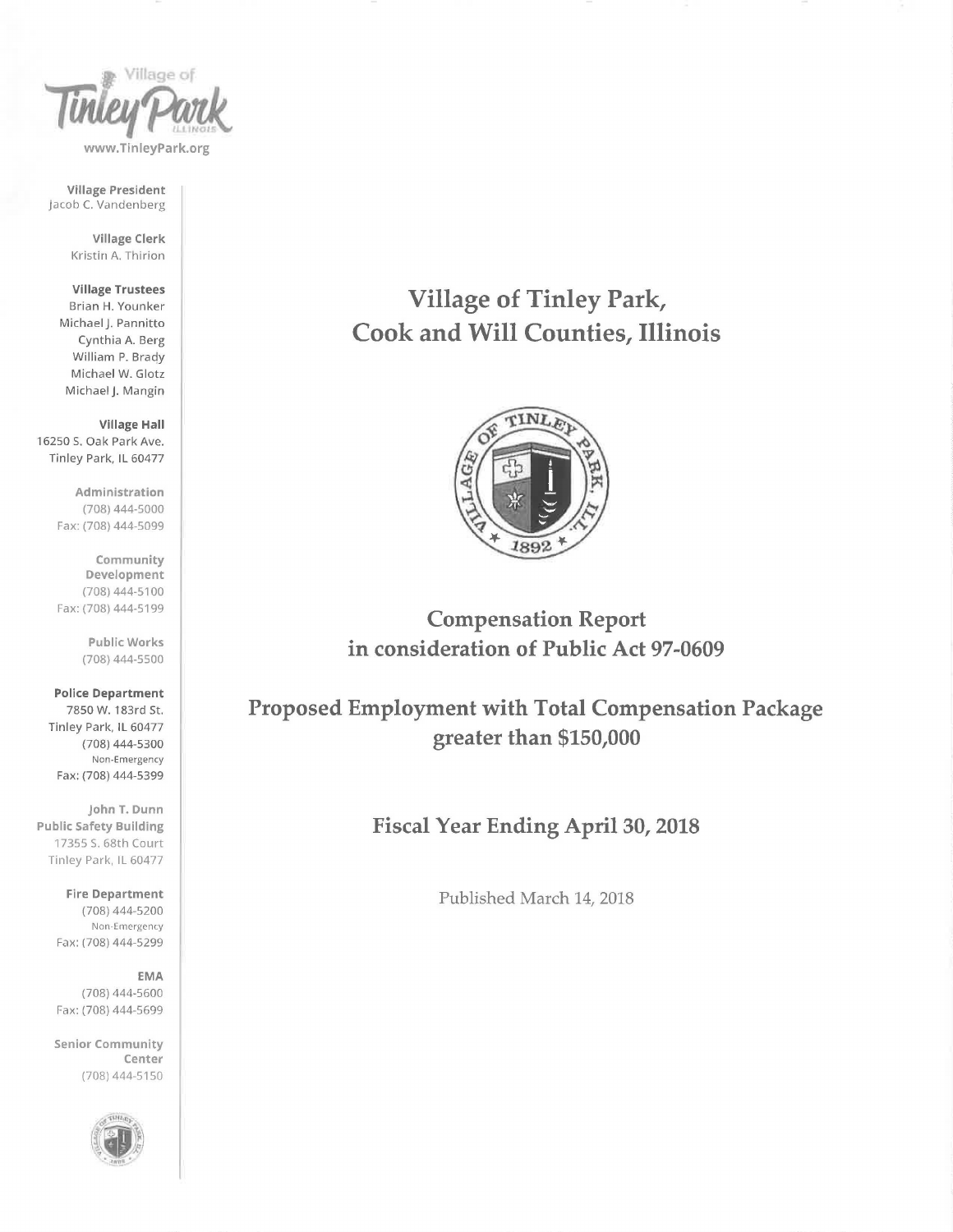# **EMPLOYEE COMPENSATION**



www.TinleyPark.org

**Village President** Jacob C. Vandenberg

> **Village Clerk** Kristin A. Thirion

#### **Village Trustees**

Brian H. Younker Michael J. Pannitto Cynthia A. Berg William P. Brady Michael W. Glotz Michael J. Mangin

#### **Village Hall**

16250 S. Oak Park Ave. Tinley Park, JL 60477

> Administration  $(708)$  444-5000

Fax: (708) 444-5099

Community **Development** (708) 444-5100 Fax: (708) 444-5199

> **Public Works**  $(708)$  444-5500

### **Police Department**

7850 W. 183rd St. Tinley Park, IL 60477  $(708)$  444-5300 Non-Emergency Fax: (708) 444-5399

John T. Dunn **Public Safety Building** 17355 S. 68th Court Tinley Park, IL 60477

> **Fire Department** (708) 444-5200 Non-Emergency Fax: (708) 444-5299

> **EMA**  $(708)$  444-5600 Fax: (708) 444-5699

**Senior Community** Center (708) 444-5150



In August 2011 Public Act 97-0609 became law. This Act amended the Illinois Open Meetings Act and the Illinois Pension Code and requires additional disclosures to be provided by Illinois public bodies.

The Act requires that all Illinois Municipal Retirement Fund (IMRF) employers must post information for each employee having a total compensation package that exceeds \$75,000 per year within 6 days of approval of a budget.

The Act also provides that any IMRF employer that approves an employee's total compensation package equal to or in excess of \$150,000 per year must post the total compensation package at least 6 days before the approval of said compensation package or a budget.

For purposes of the Act, "Total Compensation Package" means payment by the employer to the employee for salary, health insurance, a housing allowance, a vehicle allowance, a clothing allowance, bonuses, loans, vacation days granted, and sick days granted. This definition of "Total Compensation Package" includes only items that are paid directly to the employee, and not expenses incurred by the employer for the benefit of the employee. Accordingly, expenses such as health insurance premiums, and retirement system contributions paid by the Village to companies or individuals other than the employees would not be included in the computation of the Total Compensation Package. An employee's vacation time is provided in accordance with Section 6.6 of the Village of Tinley Park Personnel Manual and is included within the salary for the position and is not an additional compensation benefit. The Village does not provide employees sick days. Additionally, as noted above, under the provisions of the Act, the Village is only required to provide disclosure of employees participating in the IMRF pension system with Total Compensation greater than \$150,000.

Following the definition of Total Compensation Package as provided in the Act, the Village of Tinley Park has only one employee subject to the \$150,000 separate disclosure requirements of the Act.

However, the Village is providing the attached employee position which the Village Board is planning to fill where that "true" Total Compensation Package exceeds \$150,000, inclusive of such other costs incurred and paid by the Village that benefit the employee. The information within this report is on a projected basis for a full year effective with the date of hire.

Sat LEetterlauser

Brad L. Bettenhausen Village Treasurer